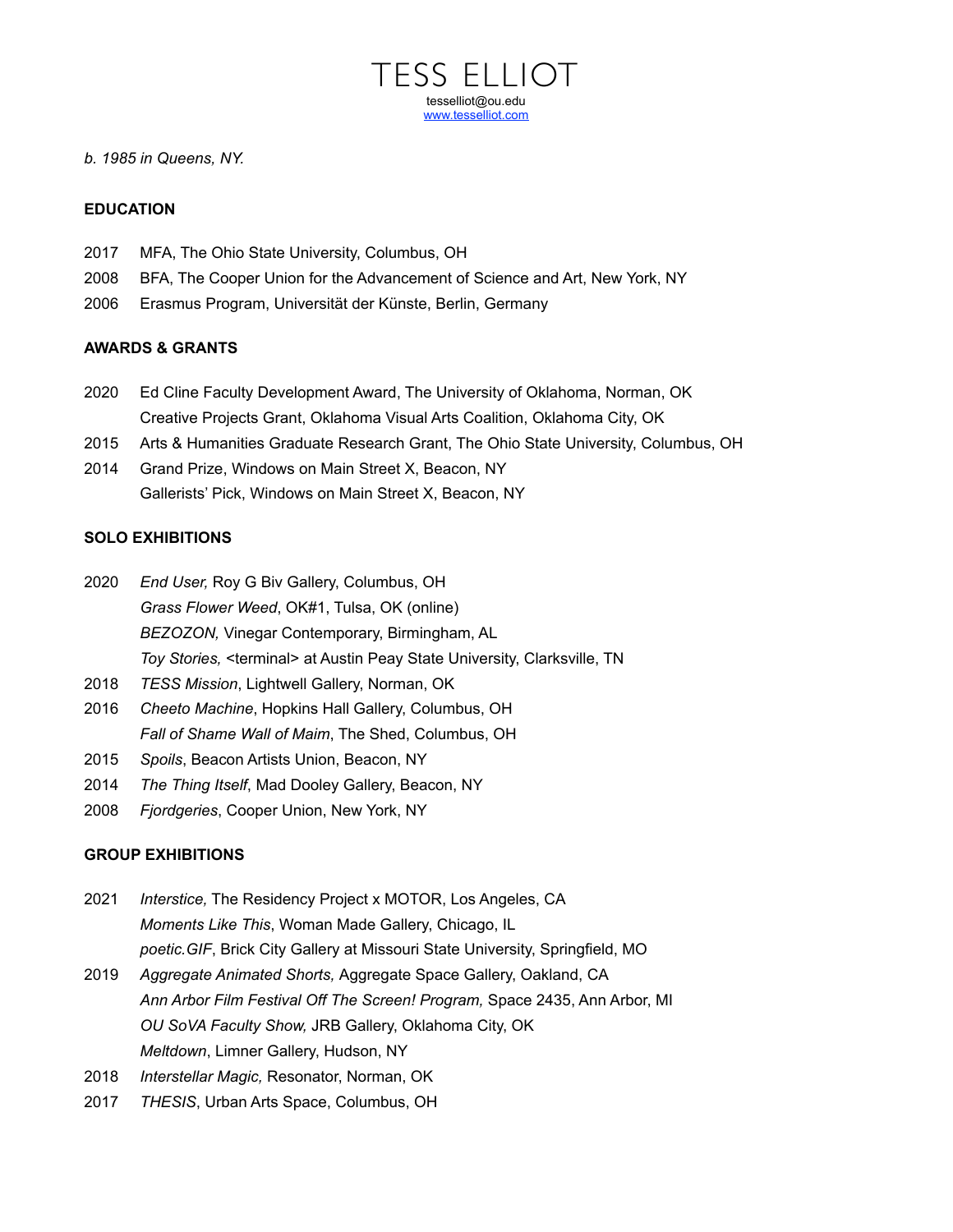# TESS ELLIOT tesselliot@ou.edu [www.tesselliot.com](http://www.tesselliot.com)

- 2015 *Blick von Außen*, Skylab Gallery, Columbus, OH *Everywhere Is Here*, The Ohio State University, Columbus, OH *Auto Show*, Temporary Collective, Columbus, OH *You Are Here*, Hopkins Hall Gallery, Columbus, OH
- 2014 *Blue Space*, Mirage Gallery, Columbus, OH *Windows on Main Street X*, Beacon, NY
- 2013 *Texture of Place*, Kingston Sculpture Biennial, Kingston, NY *Sunset Beach*, Chashama 266, New York, NY *Homecoming*, KuBe, Beacon, NY *Framing Space / Narrating Place*, Leeds College of Art, Leeds, UK
- 2012 *Finding Our New Fort*, KuBe, Beacon, NY *Landscape Like It or Not*, Mad Dooley Gallery, Beacon, NY *Dia Staff Show*, Marion Royael Gallery, Beacon, NY
- 2011 *Insight / Onsite*, Kingston Sculpture Biennial, Kingston, NY *Dia Staff Show*, Marion Royael Gallery, Beacon, NY
- 2010 *T.W.O (The Work Office)*, Dumbo Arts Festival, Brooklyn, NY
- 2009 *T.W.O (The Work Office)*, Chashama 112, New York, NY
- 2008 *Over Look Out*, Cooper Union, New York, NY

### **SCREENINGS**

- 2020 *All Tomorrow's Parties,* Virtual Microcinema, RhizomeDC, Washington, D.C. (online) *The Big Country [Nothing But] Flowers*, The 8 Fest, Toronto, ON
- 2019 *So Long Nemo,* Aggregate Animated Shorts | Special Screening I, Central Stage, Richmond, CA *So Long Nemo,* Aggregate Animated Shorts | Special Screening II, New Parkway Theatre, Oakland, CA
- 2018 *77 Genesee Bay Boulevard*, Miloti Program Two, Columbus, OH *77 Genesee*, The 8 Fest, Toronto, ON
- 2017 *Olympia*, The 8 Fest, Toronto, ON

### **CURATORIAL**

2021 *Direct Messages*, The Wrong Biennale,<https://messages.direct> (online)

### **RESIDENCIES**

- 2021 Artist-in-Residence, Kintai Arts, Kintai, Lithuania
- 2020 Studio-in-Place, Oklahoma Contemporary, Oklahoma City, OK
- 2017 Artist-in-Residence-in-Motherhood, Atlantic Beach, NY
- 2015 Pulse Laser Holography Workshop, The Holocenter, New York, NY